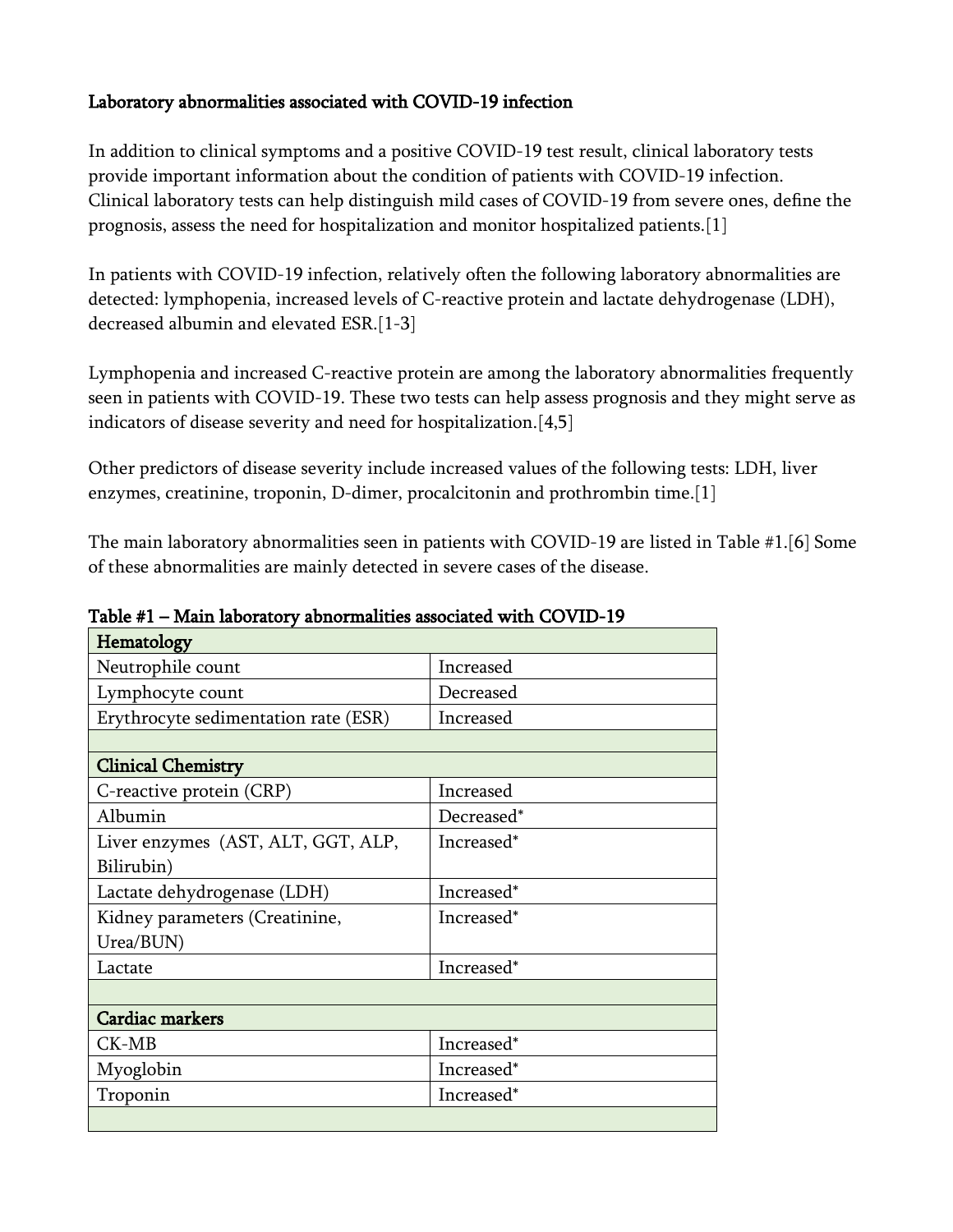| Coagulation      |            |
|------------------|------------|
| D-dimer          | Increased* |
| Prothrombin time | Increased* |

\*in severe cases, mainly

\*\*Source of the table: https://www.human.de/main-laboratory-abnormalities-associated-withcovid-19/ - Main laboratory abnormalities associated with COVID-19

From the laboratory tests listed in Table #1, increased D-dimer and prothrombin time may indicate activation of blood coagulation and/or disseminated coagulopathy.[1] In general, elevated D-dimer level in COVID-19 patients is associated with clinical worsening and poor prognosis.[7,8]

Thrombocytopenia is another indicator of disease severity and poor prognosis. Low platelet count can be a sign of consumption coagulopathy and it indicates worsening of illness in hospitalized patients.[9]

As for the other tests listed in Table #1, decreased albumin can be a sign of liver function impairment, while increased liver enzymes may indicate liver injury. Also, increased troponin and creatinine levels may be associated with cardiac and kidney injuries respectively. Elevated levels of LDH might be a sign of pulmonary injury.[1]

In addition to above-mentioned laboratory tests, increased procalcitonin may also predict severe cases of COVID-19.[10] In general, neutrophilia and elevated level of procalcitonin could be associated with bacterial co-infection and clinical worsening.[1]

Increased interleukin 6 (IL-6), among other cytokines, is one of the indicators of poor prognosis. [11,12]

Lastly, in patients with COVID-19, increased level of ferritin could be another potential marker of disease worsening.<sup>[12]</sup>

Written by: Tornike Batavani Date: 30.04.2020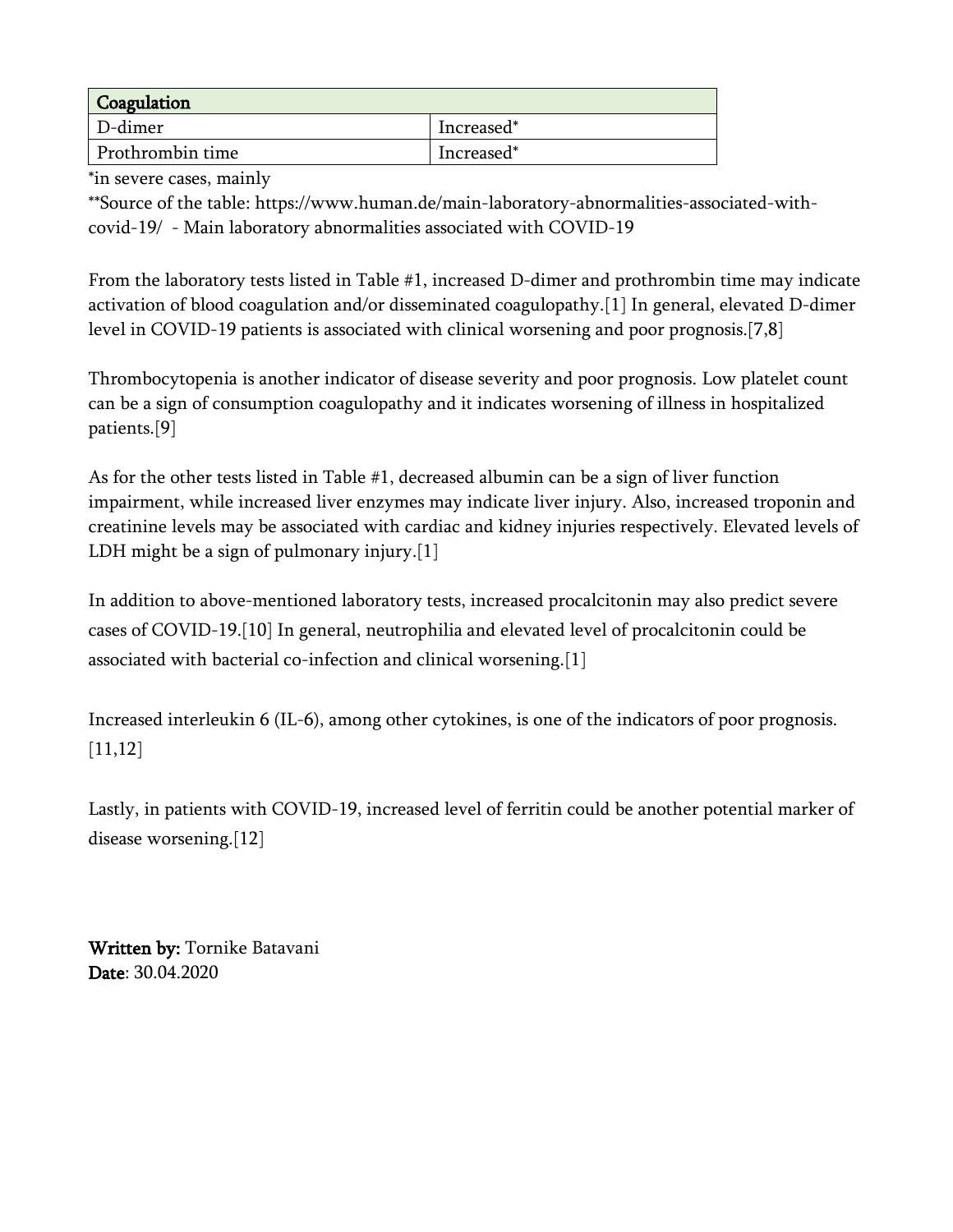## References:

- 1. Lippi G, Plebani M. The critical role of laboratory medicine during coronavirus disease 2019 (COVID-19) and other viral outbreaks. Clinical Chemistry and Laboratory Medicine (CCLM). 2020 Mar 19;1(ahead-of-print). Available from: [https://www.degruyter.com/view/journals/cclm/ahead-of-print/article-10.1515-cclm-2020-](https://www.degruyter.com/view/journals/cclm/ahead-of-print/article-10.1515-cclm-2020-0240/article-10.1515-cclm-2020-0240.xml) [0240/article-10.1515-cclm-2020-0240.xml](https://www.degruyter.com/view/journals/cclm/ahead-of-print/article-10.1515-cclm-2020-0240/article-10.1515-cclm-2020-0240.xml) DOI:<https://doi.org/10.1515/cclm-2020-0240>
- 2. Lippi G, Plebani M. Laboratory abnormalities in patients with COVID-2019 infection. Clinical Chemistry and Laboratory Medicine (CCLM). 2020 Mar 3;1(ahead-of-print). Available from: [https://www.degruyter.com/view/journals/cclm/ahead-of-print/article-](https://www.degruyter.com/view/journals/cclm/ahead-of-print/article-10.1515-cclm-2020-0198/article-10.1515-cclm-2020-0198.xml)[10.1515-cclm-2020-0198/article-10.1515-cclm-2020-0198.xml](https://www.degruyter.com/view/journals/cclm/ahead-of-print/article-10.1515-cclm-2020-0198/article-10.1515-cclm-2020-0198.xml) DOI: [https://doi.org/10.1515/](https://doi.org/10.1515/cclm-2020-0198) [cclm-2020-0198](https://doi.org/10.1515/cclm-2020-0198)
- 3. Rodriguez-Morales AJ, Cardona-Ospina JA, Gutiérrez-Ocampo E, Villamizar-Peña R, Holguin-Rivera Y, Escalera-Antezana JP, Alvarado-Arnez LE, Bonilla-Aldana DK, Franco-Paredes C, Henao-Martinez AF, Paniz-Mondolfi A. Clinical, laboratory and imaging features of COVID-19: A systematic review and meta-analysis. Travel medicine and infectious disease. 2020 Mar 13:101623. Available from: <https://www.sciencedirect.com/science/article/pii/S1477893920300910>DOI: [https://doi.org/](https://doi.org/10.1016/j.tmaid.2020.101623) [10.1016/j.tmaid.2020.101623](https://doi.org/10.1016/j.tmaid.2020.101623)
- 4. Tan L, Wang Q, Zhang D, Ding J, Huang Q, Tang YQ, Wang Q, Miao H. Lymphopenia predicts disease severity of COVID-19: a descriptive and predictive study. Signal transduction and targeted therapy. 2020 Mar 27;5(1):1-3. Available from: <https://doi.org/10.1038/s41392-020-0148-4>
- 5. Ling W. C-reactive protein levels in the early stage of COVID-19. Medecine et Maladies Infectieuses. 2020 Mar 31. Available from: <https://www.sciencedirect.com/science/article/pii/S0399077X2030086X> DOI: <https://doi.org/10.1016/j.medmal.2020.03.007>
- 6. Main laboratory abnormalities associated with COVID-19 HUMAN Diagnostics Worldwide. [cited 2020 April 30]. Available from: [https://www.human.de/main-laboratory](https://www.human.de/main-laboratory-abnormalities-associated-with-covid-19/)[abnormalities-associated-with-covid-19/](https://www.human.de/main-laboratory-abnormalities-associated-with-covid-19/)
- 7. Gao Y, Li T, Han M, Li X, Wu D, Xu Y, Zhu Y, Liu Y, Wang X, Wang L. Diagnostic utility of clinical laboratory data determinations for patients with the severe COVID 19. Journal of ‐ Medical Virology. 2020 Mar 17. Available from: <https://onlinelibrary.wiley.com/doi/full/10.1002/jmv.25770>DOI: <https://doi.org/10.1002/jmv.25770>
- 8. Tang N, Li D, Wang X, Sun Z. Abnormal coagulation parameters are associated with poor prognosis in patients with novel coronavirus pneumonia. Journal of Thrombosis and Haemostasis. 2020 Apr 1. Available from: <https://onlinelibrary.wiley.com/doi/full/10.1111/jth.14768> DOI: <https://doi.org/10.1111/jth.14768>
- 9. Lippi G, Plebani M, Henry BM. Thrombocytopenia is associated with severe coronavirus disease 2019 (COVID-19) infections: A meta-analysis. Clinica Chimica Acta. 2020 Mar 13.